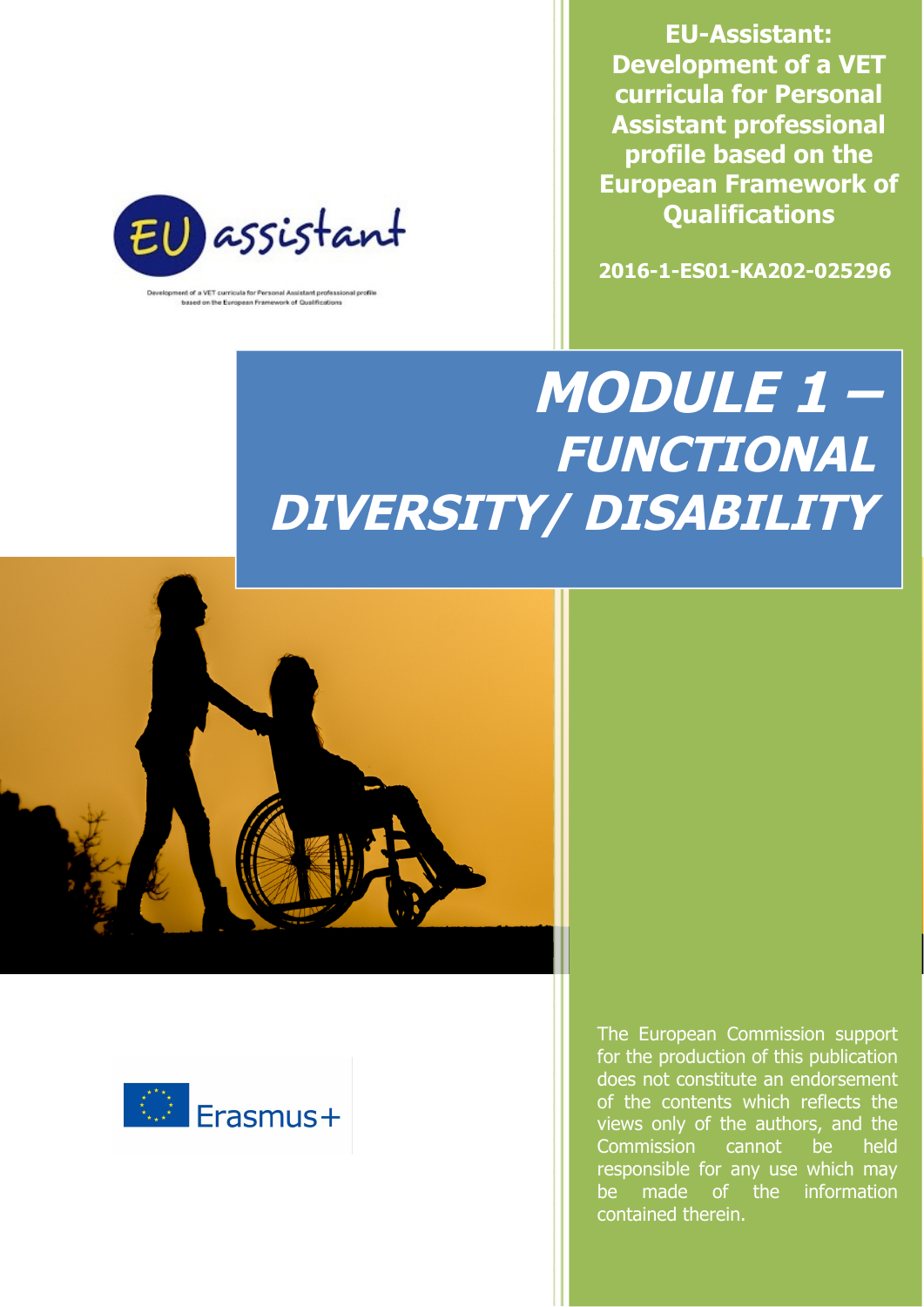# **TABLE OF CONTENTS**

| 3.2. Short history of terms - from handicap to functional diversity 7                  |  |
|----------------------------------------------------------------------------------------|--|
|                                                                                        |  |
|                                                                                        |  |
| 5. THE LEGAL FRAMEWORK FOR THE REGULATION OF THE RIGHTS OF                             |  |
| 5.1. United Nations - Convention of the Rights of Persons with Disabilities (CRPD). 15 |  |

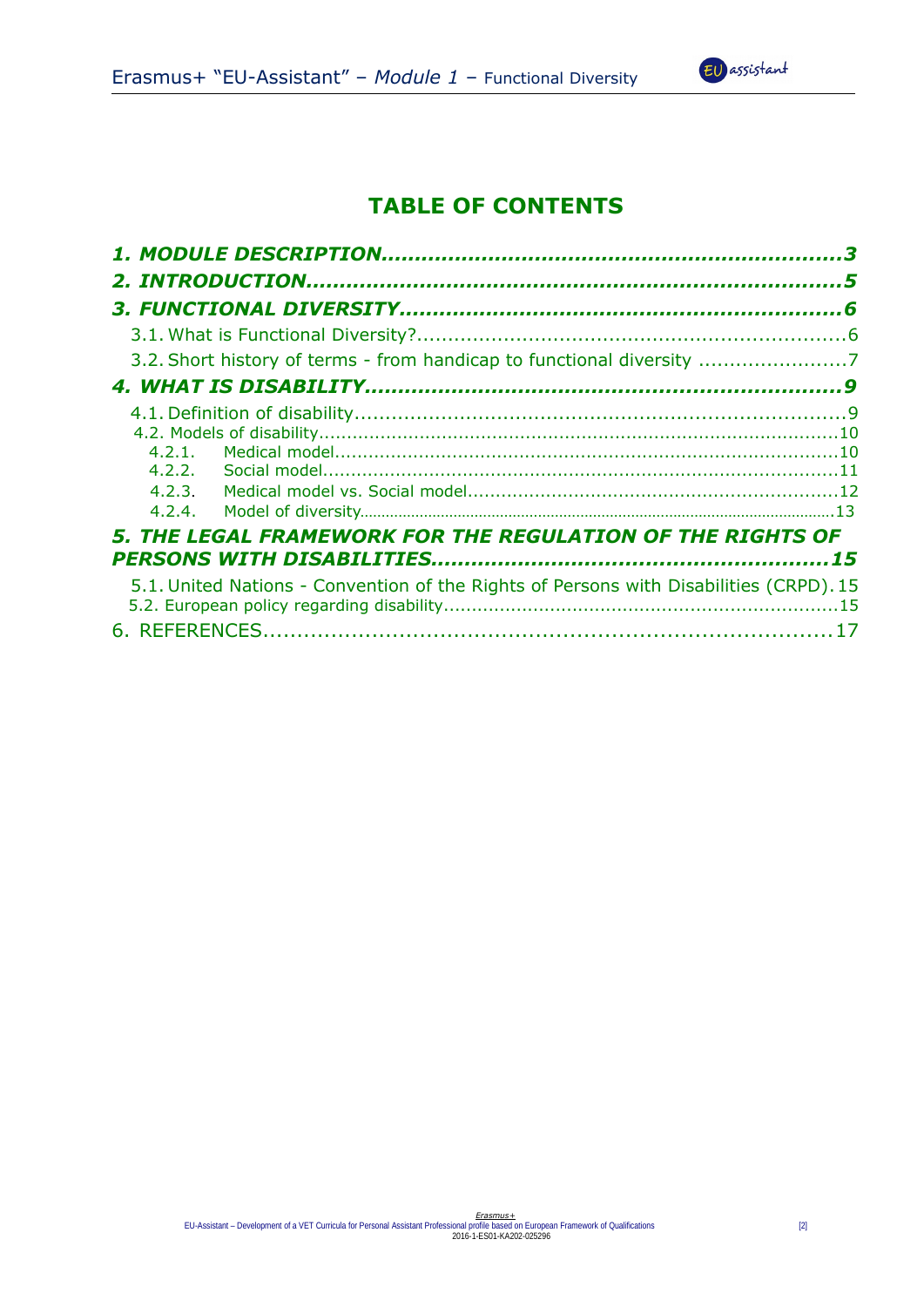

## **1. MODULE DESCRIPTION**

| <b>MODULE TITLE</b>                      | Functional diversity / Disability                                                                                                                                                                                                                                                                                                                                                                                                                         |
|------------------------------------------|-----------------------------------------------------------------------------------------------------------------------------------------------------------------------------------------------------------------------------------------------------------------------------------------------------------------------------------------------------------------------------------------------------------------------------------------------------------|
| <b>KEYWORDS</b>                          | Functional diversity, personal assistant, special<br>needs, disability, impairment, handicap, physical<br>disability, visual disability, hearing disability                                                                                                                                                                                                                                                                                               |
| <b>TARGET GROUP</b>                      | The target group of the module are people who<br>want to obtain some knowledge to become a<br>personal assistant for a person with disability                                                                                                                                                                                                                                                                                                             |
| <b>LEVEL</b>                             | beginner                                                                                                                                                                                                                                                                                                                                                                                                                                                  |
| <b>CAREER</b><br><b>OPPORTUNITIES</b>    | Independent persons who want to become personal<br>assistant for persons with disabilities                                                                                                                                                                                                                                                                                                                                                                |
| <b>AIMS OF MODULE</b><br>$\bullet$       | This module provides participants practical,<br>comprehensive<br>knowledge, resources<br>and<br>networking opportunities on how to successfully<br>start and operate as a personal assistant.<br>The participant will learn about the fundamental<br>principles of "UN Convention on the Rights of<br>People with disabilities" and the ICF - "International<br>Classification of Functioning, Disability and Health"<br>(from World Health Organization) |
| <b>LEARNING</b><br><b>OUTCOMES</b>       | Up on successful completion of the module the<br>participant will learn what is mean functional<br>diversity, what is disability and what types of<br>disabilities exists, social and medical model, etc.                                                                                                                                                                                                                                                 |
| <b>PREREQUISITE(S)</b><br><b>SKILLS:</b> | use of basic ICT                                                                                                                                                                                                                                                                                                                                                                                                                                          |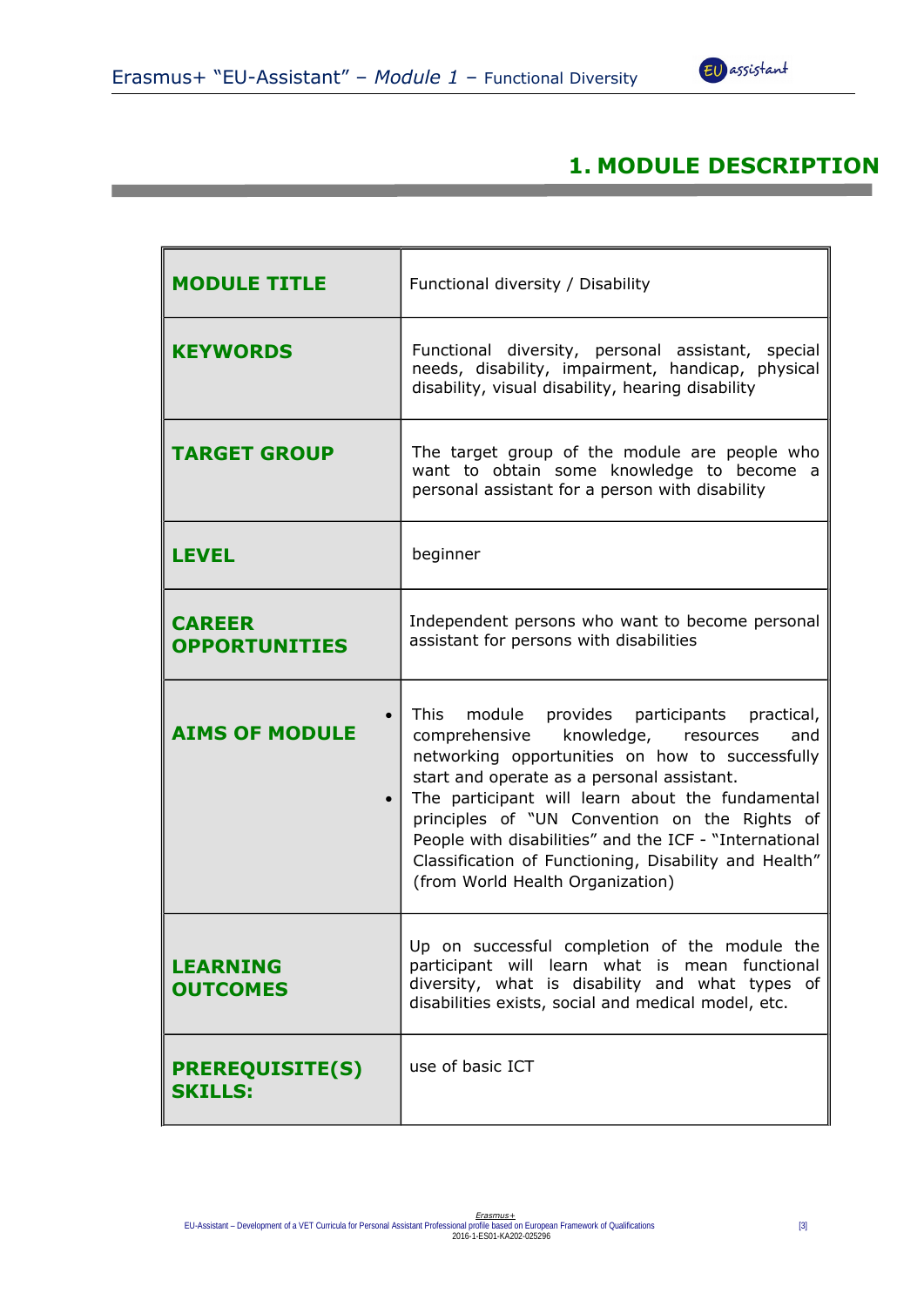

| <b>PREREQUISITE(S)</b><br><b>COURSE:</b>  | none                                                                                                                                                                                     |
|-------------------------------------------|------------------------------------------------------------------------------------------------------------------------------------------------------------------------------------------|
| <b>GUIDED LEARNING</b><br><b>HOURS:</b>   | 10 hours                                                                                                                                                                                 |
| <b>COMPENTENCY</b>                        | Learn about functional diversity, a new paradigm<br>about disability                                                                                                                     |
| <b>ASSESMENT</b>                          | The assessment will consist of a multiple choice test<br>and a response exercise to be developed, which will<br>test students' knowledge and understanding<br>through learning outcomes. |
| <b>CATEGORY</b>                           | cost (cost optimization)<br>time (efficient time management)<br>s-quality (service quality)<br>m-quality (management quality)                                                            |
| <b>SUPLEMANTARY</b><br><b>MATERIAL(S)</b> | none                                                                                                                                                                                     |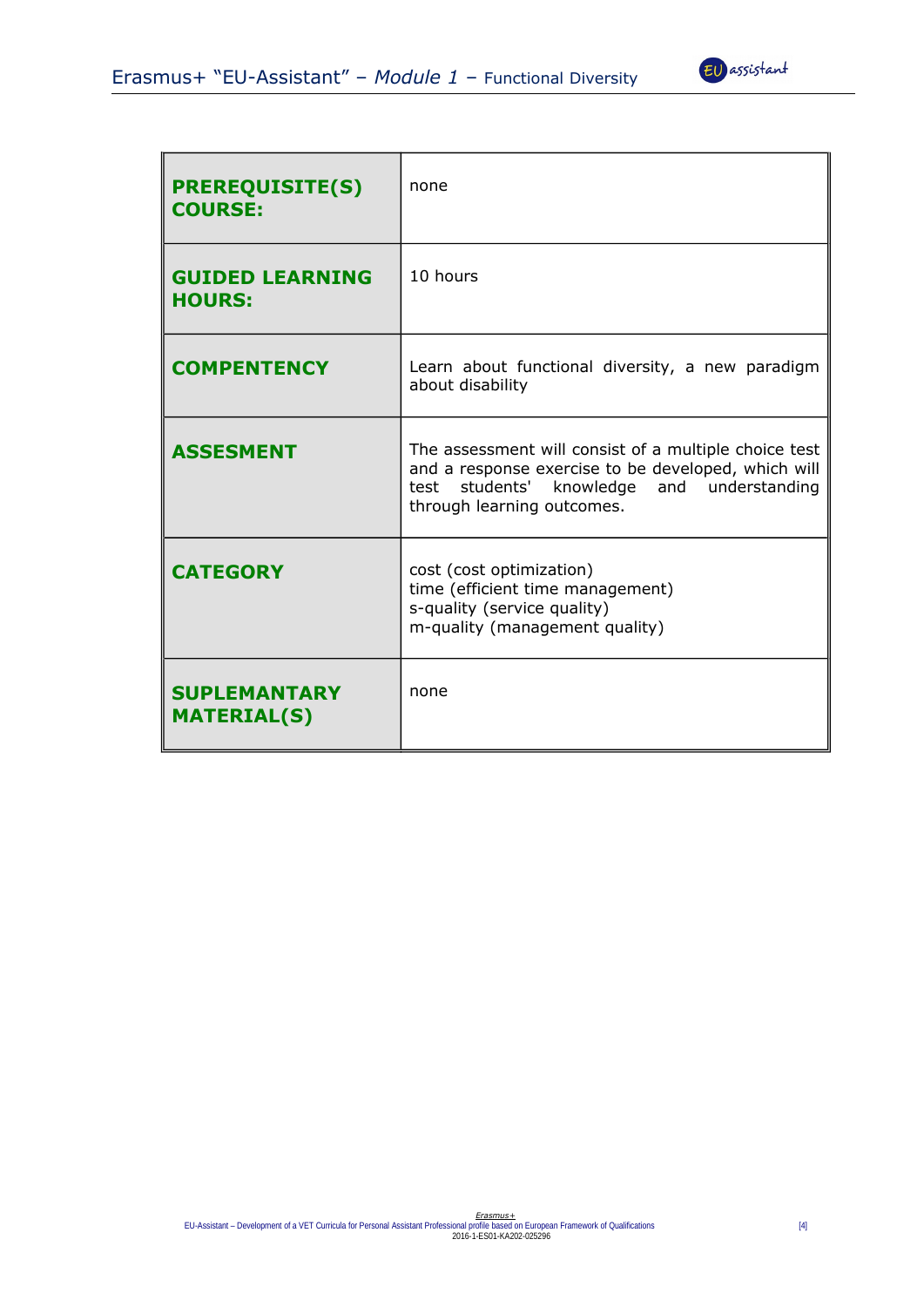

## **2. INTRODUCTION**

Dear Participant,

Welcome to this Module! This module is created for people who want to become a personal assistant for persons with functional diversity. In this module you will learn about functional diversity, the new term used regarding disability.

The Module includes theoretical and cultural principles to understand the new term regarding disability – functional diversity: terminology, practice. You will learn what is disability and disability models (medical and social); and the rights of person with disabilities. The participant will learn about the fundamental principles of "UN Convention on the Rights of People with disabilities" and the ICF - "International Classification of Functioning, Disability and Health" (from World Health Organization).

In the other modules you will learn about:

- the philosophy of Independent Living;
- what is a Personal Assistant;
- communication abilities with disabled person;

- what is autonomy promotion and how to support the person with disability to develop his/her personal autonomy and build a self-positive image;

- to manage your working plan;
- how to provide primary care, first aid and feeding the person with disability;
- assistive technologies that can help;

After these modules, you will be ready start working as a professional personal assistant!

Warm regards,

EU-Assistant Project Team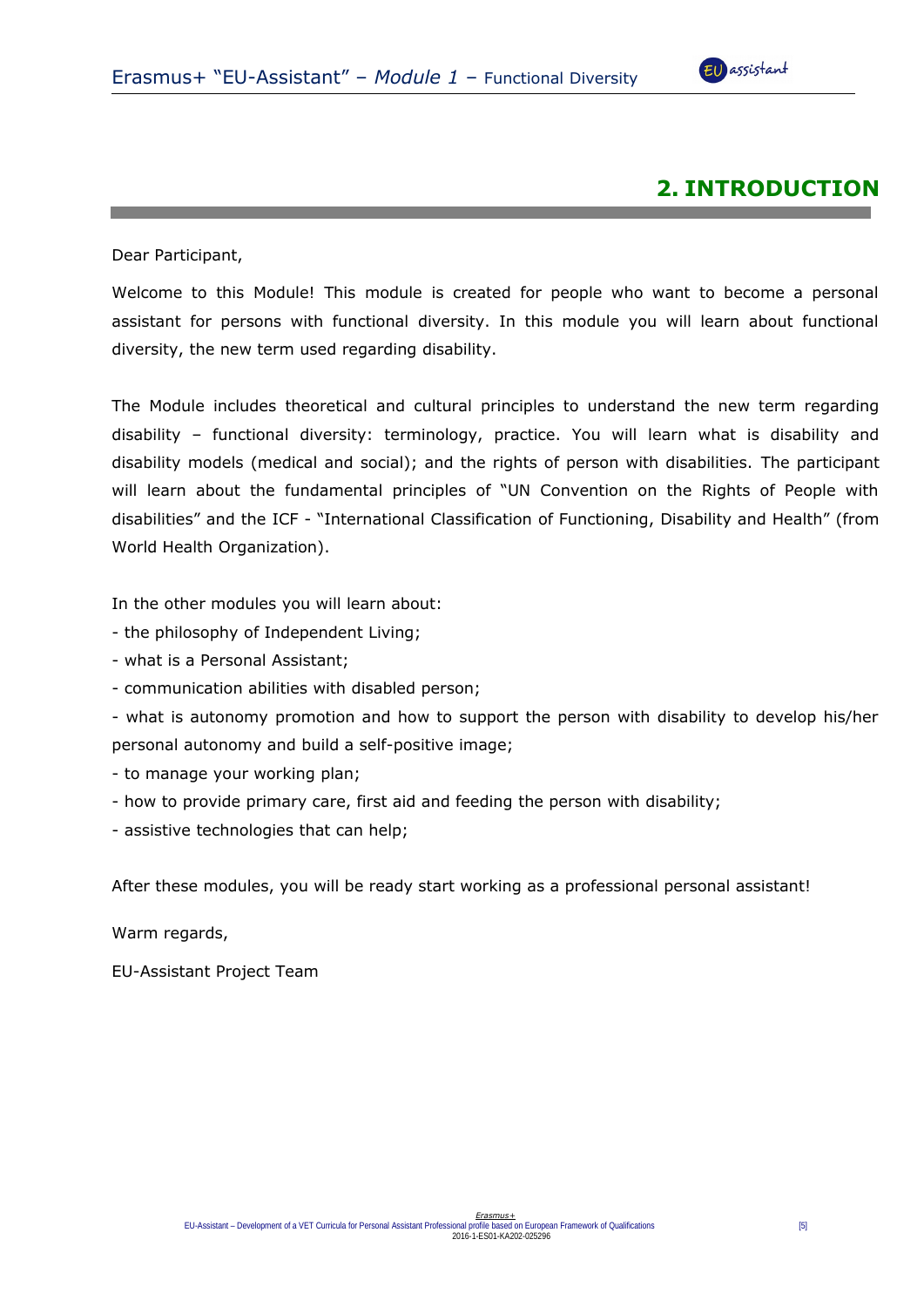

## **3. FUNCTIONAL DIVERSITY**

#### **1. What is Functional Diversity**

Launched in 2005 in Argentina, by Romañach and Lobato, *Functional Diversity* is a term that wants to change our false image about disability or impairment: "We, women and men with functional diversity, are different from most of the population, from the biophysical standpoint. Due to having different characteristics, and given the conditions of the context generated by society, we are forced to do the same tasks or functions in a different way, sometimes through third parties…. For this reason the term "functional diversity" corresponds to a reality in which a person functions in a different or diverse way from most of society".

Regarding each person has a particular and different way of functioning; all diversity is expressed by means of differences. Functional diversity defined by the expression of all the possible different functionalities is an inherent characteristic of human body.

The next cartoon named "Wheels of life" illustrate very well the cycles of life and the way each of us has to deal during our life with a diversity in functionality that change during our lives.

Las ruedas de la vida...

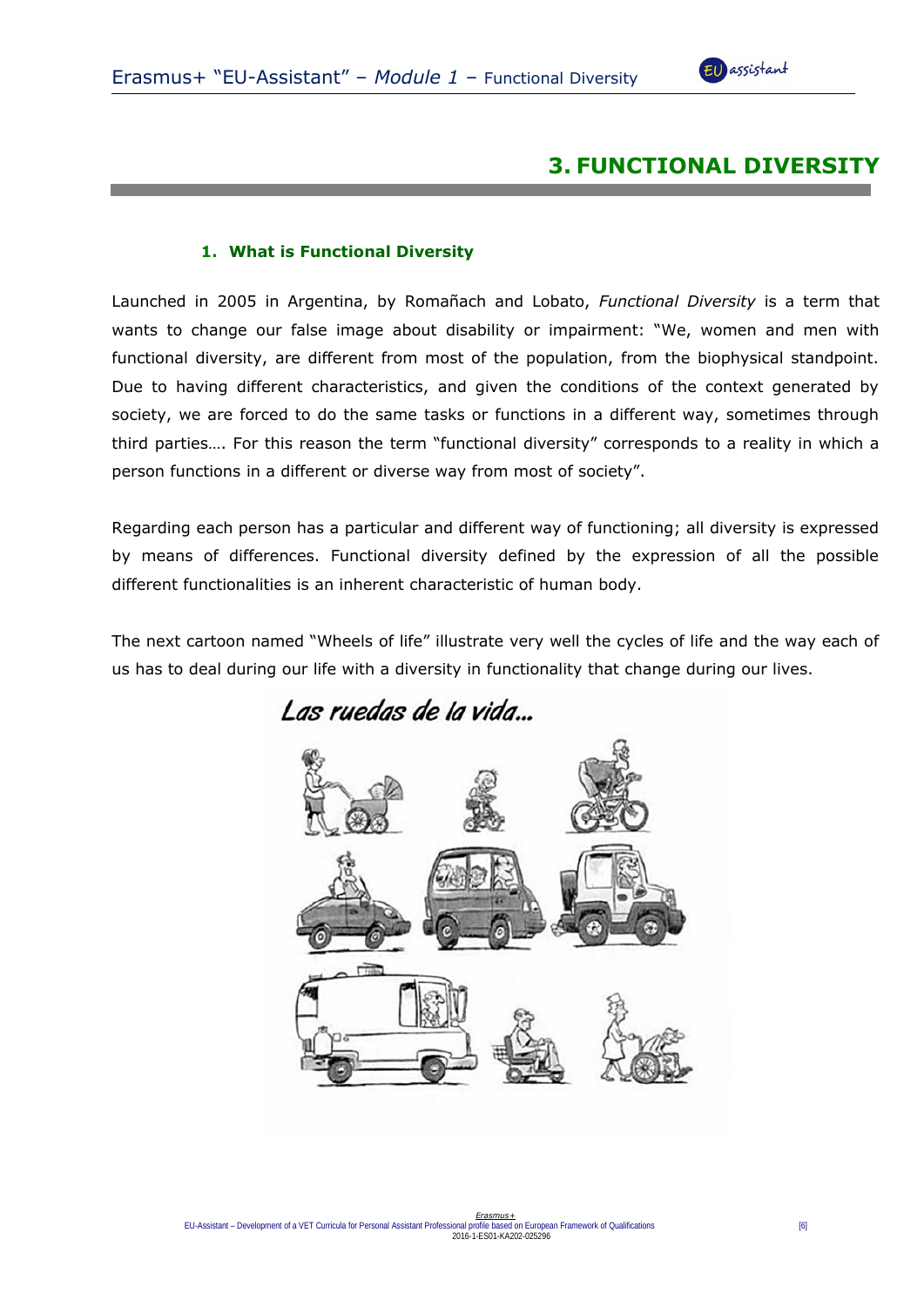

*So, functional diversity* it is a way of thinking that tries to eliminate the "barriers" between persons with disabilities and without ones and it is used as an alternative to different pejorative terms that describes the features of disabled or discriminated persons. In the last years, the term *functional diversity* it is very used and promoted in Latin America and Spain. In other parts of Europe it is promoted to be used the term "person with special needs" which has a big specter of use: from pregnant women to persons with different kind of disabilities. But despite the term that it is used (functional diversity or special needs), we should notice that like every new term, it is necessary time in order to be used on a large scale.

#### **2. Short history of terms - from handicap to functional diversity**

We should not forget that, in Europe, one in six people has a disability that ranges from mild to severe. And around 80 millions are often prevented from taking part fully in society and the economy because of environmental and attitudinal barriers. For people with disabilities the rate of poverty is 70% higher than the average partly due to limited access to employment. Over a third of people aged over 75, have disabilities that restrict them to some extent.

During the last decades, there have been some initiatives that have promoted the Independent Life for some kinds of disabilities. All these initiatives are based on two main ideas: the idea of human dignity and generalization and specification of human rights. The idea of human dignity, often it is related to the social role of person. Even when we talk about the human rights, we cannot say that its applicability it is universal.

How we have said before*, functional diversity* it is used as an alternative to different pejorative terms that describes the features of persons with disabilities. So, the *functional diversity* will replace the labels that normal people give to disabled persons, labels as "handicapped", "abnormal", "defective", "retarded", etc.

*Functional diversity* tries to redefine the ideas and theories developed till now regarding "disability", "impairment", "people with disabilities", and "people with special needs" and give a bigger specter for using this new term.

It is not just matter of words and "way to say-define" a person, but it is matter of concepts that are beneath of the idea of "normality". Considering the entire span of the life and/or personal difficulties that could be also temporary, we should redefine the concept "normality" as an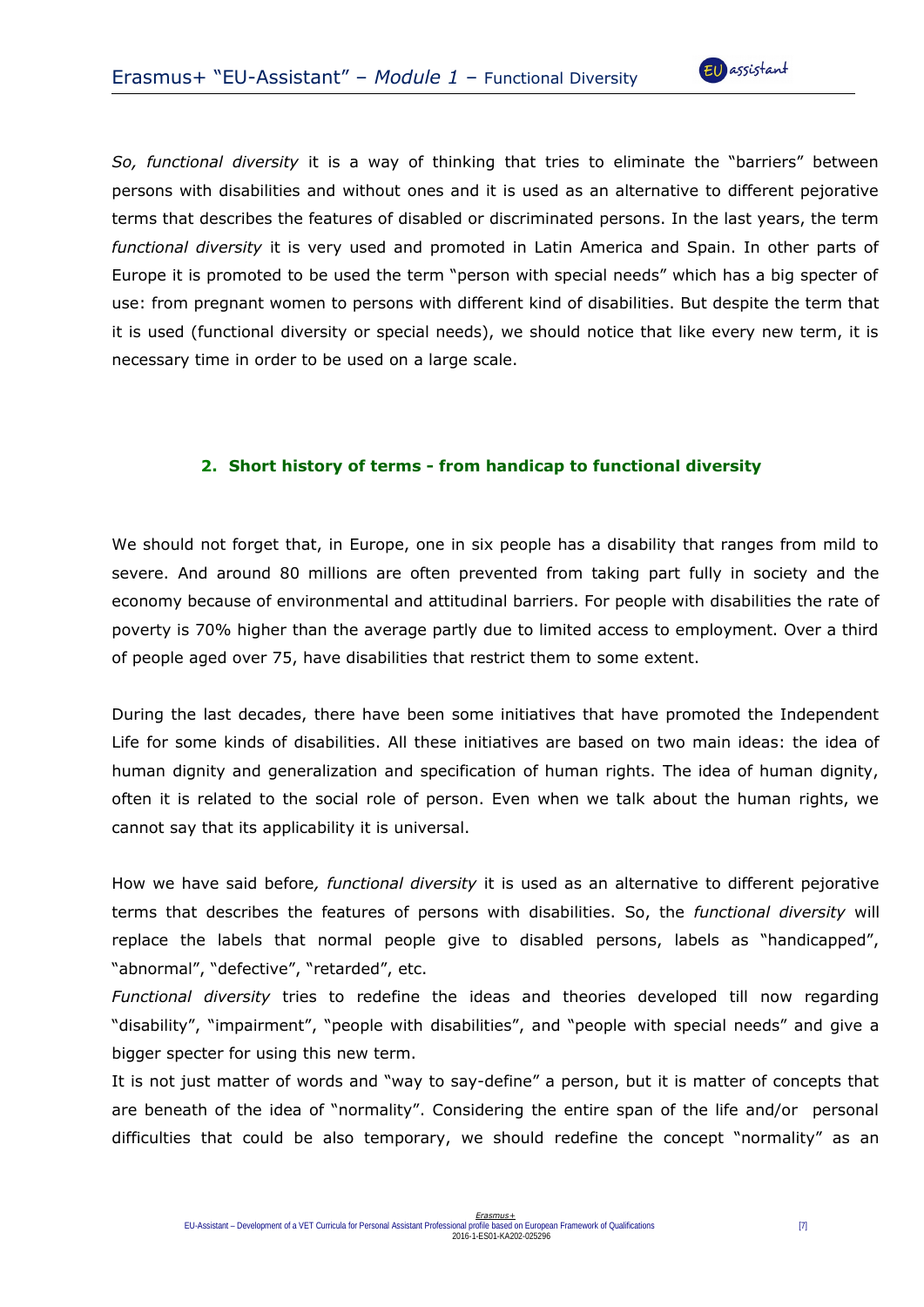average level considered for the population, but not as a personal attribute fixed and constant over the time.

The main idea of *functional diversity* is that throughout their lives each person has to do with a broad spectrum of functionality that could require support: when he/she is baby need help from his/her parents; when he/she is old need a specialized person or a nurse to take care of him/her. Or another example that Agustina Palacios and Javier Romañach give in their book - a person with myopia has a functional diversity because cannot see well and need glasses to improve this.



It is recommended to avoid to use the words like: "handicapped", "cripple", "invalid", "wheelchair bound", "immobilized in a wheelchair ", "limited to a wheelchair", "dwarf", "Lilliputian", "strange", "crippled", "headed", "suffering", "idiot", "moron", "retarded", "mute".

Using language is not difficult at all. There are some simple rules that help you to understand what you need to say and why. Regarding the persons with disabilities as a group, despite of their disability, you should use the term "person with functional diversity" or "person with special needs" or "person with disability".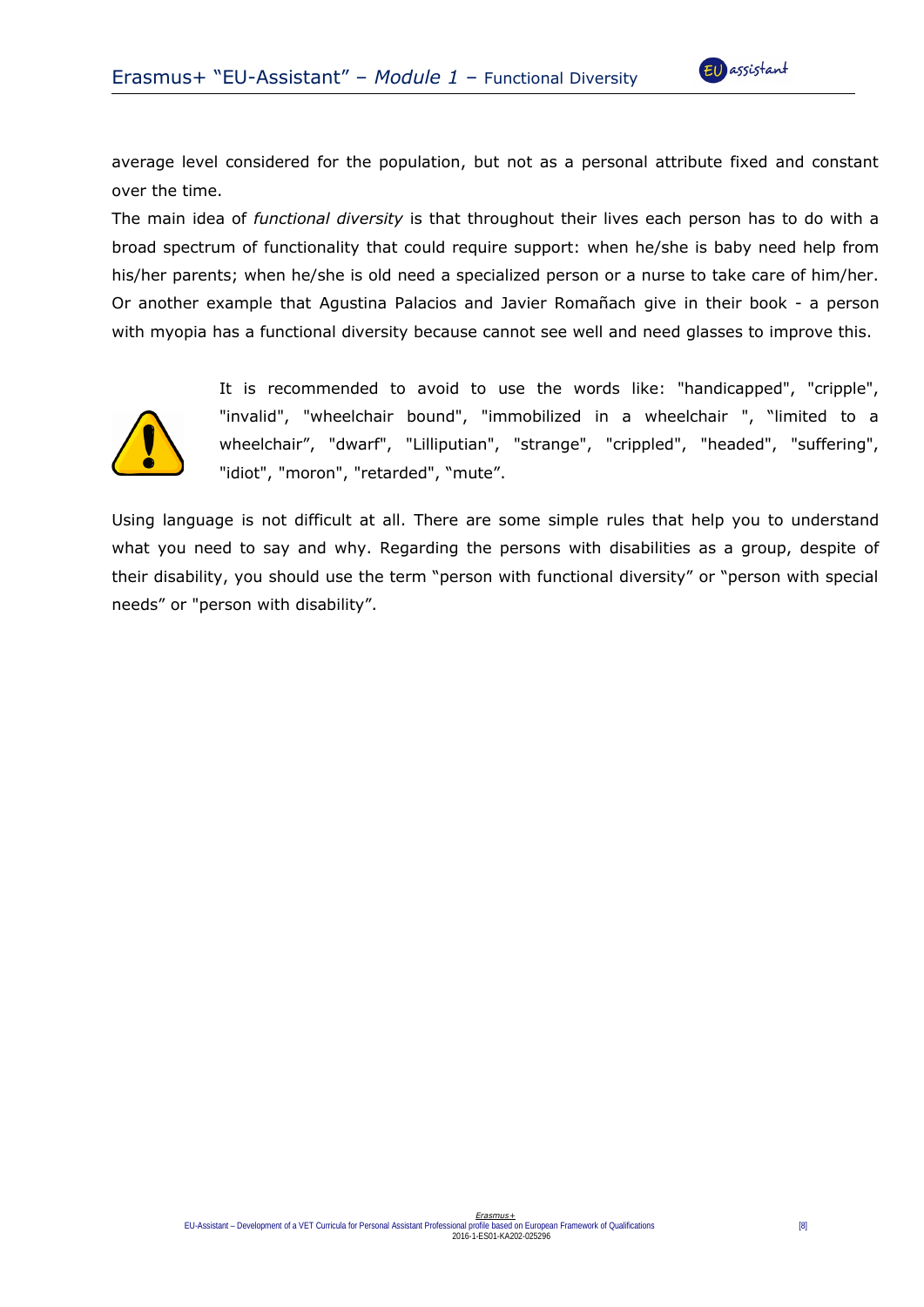

## **4. WHAT IS DISABILITY**

#### **3. Definition of disability**

**Disabled People's International (DPI)**, do not have adopted a definition of disability, but, they consider the International Classification and Functioning (ICF) definition of disability the best one as "The outcome of the interaction between a person with an impairment and the environmental and attitudinal barriers he/she may face".

**World Health Organization** (WHO, 2016) proposes the following definition of disability: *"*Disability is an umbrella term, covering impairments, activity limitations and participation restrictions. Impairment is a problem in body function or structure; an activity limitation is a difficulty encountered by an individual in executing a task or action; while a participation restriction is a problem experienced by an individual in involvement in life situations. Disability is thus not just a health problem. It is a complex phenomenon, reflecting the interaction between features of a person's body and features of the society in which he or she lives*".*

At the **European Union** level, disability is considered a problem of the entire society. It concerns continuous training and adaptation in all area of life to include and maintain these persons on the main levels of social life (Council of Europe Disability Strategy 2017-2023).

Today, "disability" term is used to describe disadvantage or an activity restriction induced by the organisation of the actual society, which is too less preoccupied or not at all of people with disabilities and thus exclude them from current social activities, where the others participate. Therefore, disability could be considered as a distinct form of social oppression and is focused on attitudinal, environmental and organizational barriers which unable people with disabilities to benefit of equal chances in terms of learning, employment, living, transport, or leisure time.

At the moment, new international trends require the term "person with disability" (for society reasons) instead of "disabled person", just to emphasize that disability is not a person's attribute, but a person-to-environment attribute. A not adapted environment makes a person to become disabled because of the architectural barriers which he/she encounters. Therefore, not the persons with disabilities should be changed, only the society.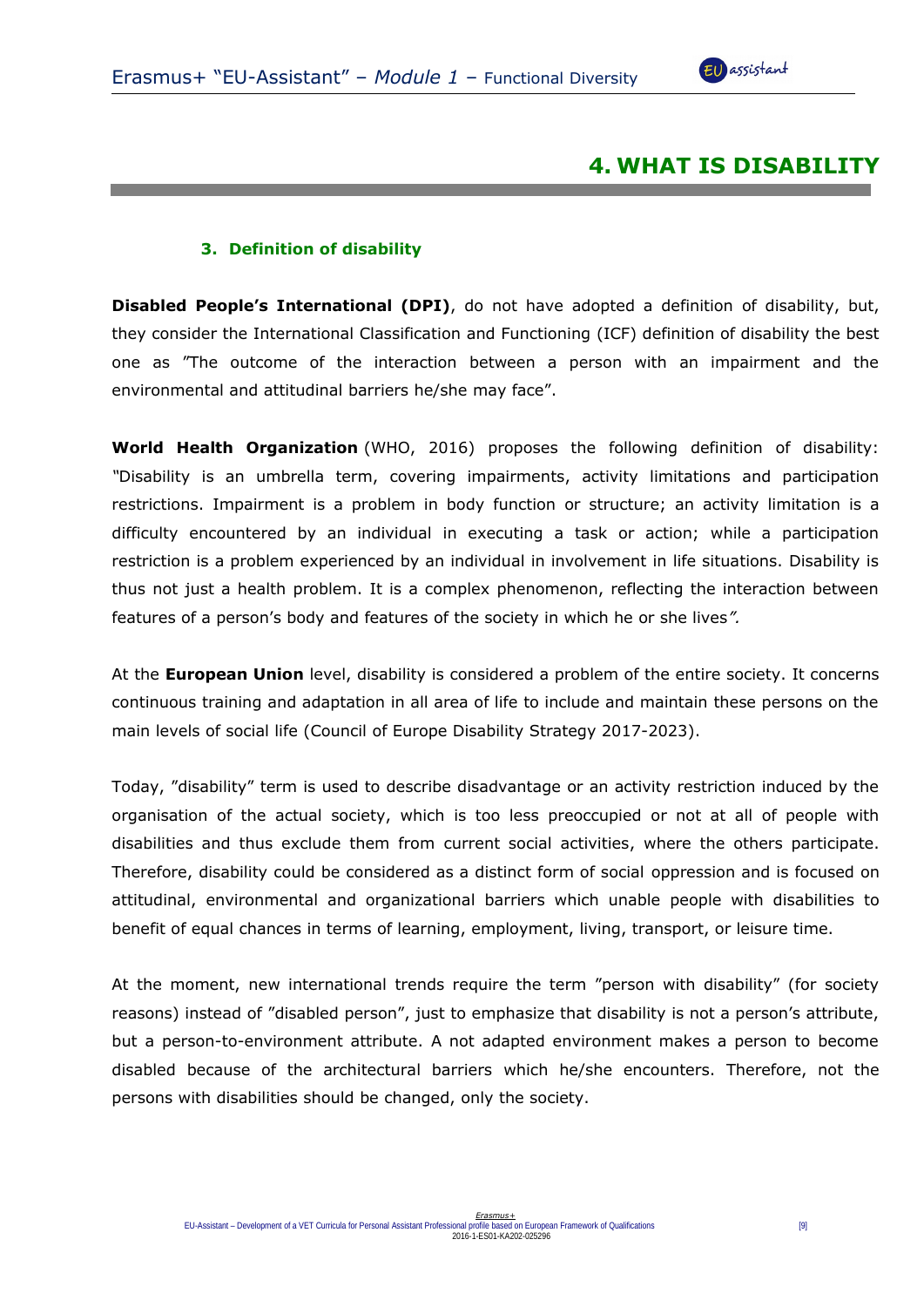

#### **4. Models of disability**

There are three models of disability: **Medical model**, **Social model and Model of diversity**.

#### **4.1.1. Medical model**

In the medical model, disability is understood as an individual problem, caused directly by illness, trauma or other situation that require medical care, provided with individual treatment by professionals. Disability management aims to healing or adapting and changing the person's behaviour. Medical care became, in this respect, the main subject, and – at the political level, the aim is to modify or reform the medical care politics. Therefore, this model promote the idea that persons with disabilities are dependent and require treatment or care, and in this way it is justified their systematic social exclusion.

The medical model is sometimes known as the "personal tragedy model", because it affects the way of persons with disabilities think about themselves. Many disabled persons came to believe the negative message that all the problems of this category of people are caused by the fact of their bodies aren't "normal". Persons with disabilities can also be led to believe that their infirmities block them automatically from taking part in the activities of the community in which they live. This kind of autoflagging and spiritual oppression can make disabled persons less available to face with the exclusion they are subjected in the community in which they live in.

Typical definitions based on this limited perception are offered by World Health Organization ("International Classification of Impairments, Disabilities and Handicaps – A manual of classifications relating to the consequences of disease", 1980, reprinted 1993, Geneva), which defines the following terms thus:

**Impairment:** any loss or abnormal functioning of a psychological, physiological or anatomical nature of a structure or function; in principle impairment represent disturbances at the organ level.

**Disability:** any restriction or lack that appears from an impairment which does not allow that person to undertake any activity in the manner or range that is considered normal for a human being; thus disabilities represent disturbance at the level of the person.

**Handicap:** a disadvantage experienced by a person as a result of impairment or disabilities that prevents him/her from fulfilling a role that is considered normal according to his age, gender, social and cultural factors; handicap thus reflect interaction with the adaptation to the individual's surroundings.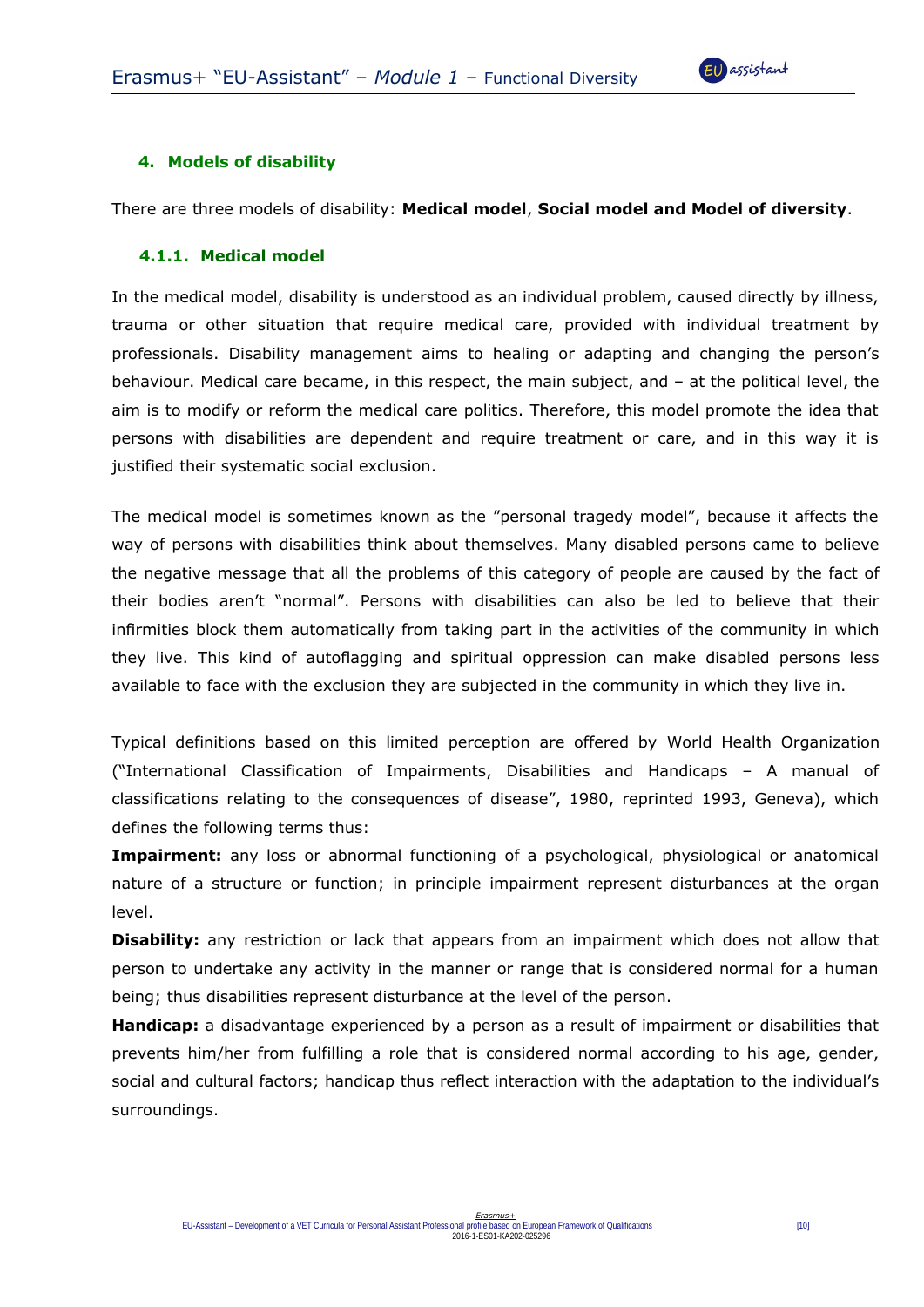The medical model has created a hierarchy within the social construction of disability and in determining equality by:

- labeling in a way that considers the person with disabilities to be inferior;
- developing treatment, care, including professional practice and standards, legislation and benefits based on this label of social inferiority;
- paternal denial of liberties and self-determination.

The model postulates that the problems faced by people with disabilities are the direct consequences of their specific shortcomings. The medical model projects a dualism that tends to appreciate that "cunning" people are "better" or "superior" to those with disabilities. So, in the absence of any possibility of healing their physical state of health, impairment must be seen as a permanence, a constant factor in the relationship between them and the society they are trying to interact with. Thus, the image of the latter comes to be identified with mercy, fear and charity.

#### **4.1.2. Social model**

This model was created by people with disabilities. It was primarily a result of the response given by society to their needs, but also as a result of their experiences in the health and social insurance system that make them feel isolated and oppressed from the social point of view. This model has an inclusive approach. It focuses on the participation of the disabled people on an equal footing with non-disabled ones.

The social model of disability considers that disability is not an attribute of an individual, but a complex of conditions created by the social environment.

Thus, disability is understood to be an unequal relationship within a society where the needs of people with disabilities are often given little or they do not receive any attention. Denying chances, restricting choice and self-determination as well as lack of control over support systems in their lives led them to cast doubt on the underlying assumptions that ensured the traditional dominance of the medical model.

People with disabilities become disabled due to the fact that they are excluded from participating in community events in which they live due to the existence of physical, organizational and attitude barriers. These barriers prevent them from gaining equal access to information, education, employment, public transport, housing and chances to have a social life and leisure time.

However, recent evolutions promote inclusion. Anti-discrimination legislation, equal opportunities policies and affirmative action programs have emerged because now is recognized on a much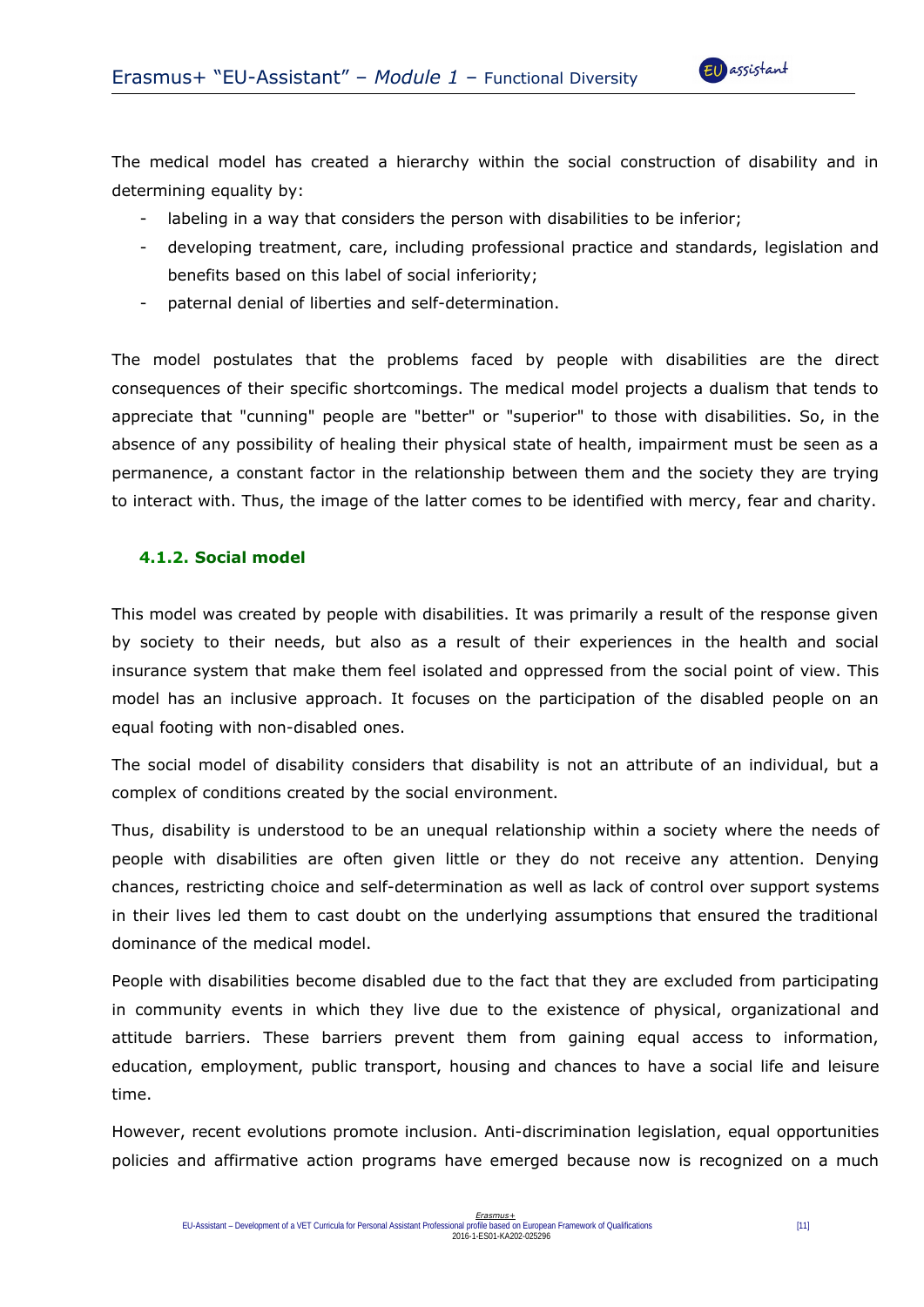wider scale that people with disabilities are improperly prevented or restricted in their attempt to take part in a wide range of social activities to which people without disabilities have access and considers them to be natural.

The management of this problem requires social action and it is the responsibility of the entire society in terms of producing of those environmental changes necessary for the participation of people with disabilities in all areas of social life. Disability management is therefore a problem of attitude and ideology that involves a social change, which - in political terms - becomes a human rights issue. For this model, disability is a political issue.

This model refers to the barriers that people with disabilities face in everyday life. For example, if a wheelchair user can't climb the stairs, then an access ramp or lift should be installed in that place. If a blind person can't read the information written in usual alphabet, then the solution is to provide this information in an alternative format such as audio or Braille. By ensuring reasonable and satisfactory changes, barriers can be overcome and this can have a positive impact on the lives of people with disabilities.

#### **Critics of the Social model:**

- level which arises from the feeling of oppression of the society (identified as medical model) against disabled people
- ignoring the differences between people with disabilities by gender, sexual orientation, race, culture and other distinctions
- adopts many of the values of capitalist society, placing on the first level work and independence;
- perspective in which a person identifies themselves as being with disability or not.

| <b>Medical Model</b>                     | <b>Social Model</b>                                               |
|------------------------------------------|-------------------------------------------------------------------|
| Disability is a 'personal tragedy'       | Disability is a social oppression experience                      |
| Disability is a personal problem         | Disability is a social problem                                    |
| 'Treatment' is given by medication       | Support groups and systems from which benefit                     |
|                                          | people with disabilities                                          |
| Professional dominance                   | Individual and collective responsibility                          |
| Expertise is done by qualified staff     | Expertise is the experience of persons with<br>disabilities       |
| Persons with disabilities needs to adapt | Must be created facilities for<br>with<br>persons<br>disabilities |
| 'Disability' has an individual identity  | disabilities<br>collective<br>with<br>Persons<br>have<br>a        |

#### **4.1.3. Medical model vs. Social model**

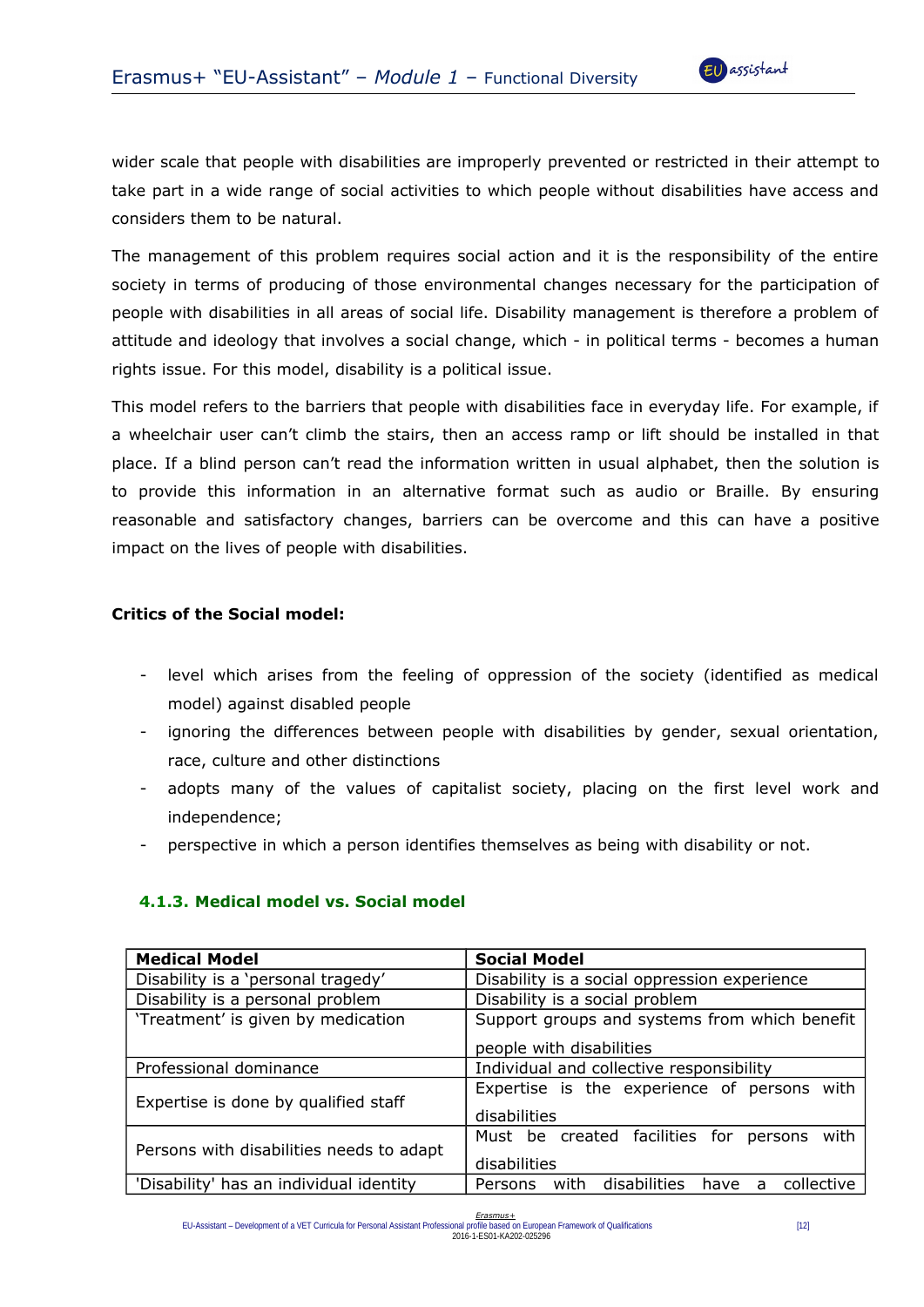

|                                     | identity                                                      |
|-------------------------------------|---------------------------------------------------------------|
| Persons with disabilities need help | Persons with disabilities need rights                         |
| Professionals have the control      | Persons with disabilities have to make their own<br>decisions |
| Individual adaptations              | Social changes                                                |

International Classification of Functioning, Disability and Health (ICF) realised by World Health Organization (WHO) in 2007, is based on the integration of these two opposite models. To show the essence of integrating the different perspectives of operation, it is used a "biopsychosocial" model. Therefore, in order to provide a coherent point of view, ICF try to synthesis all the perspectives of health: from biological, individual and social point of view.



It can be seen that the function of an individual in a certain field is an interaction or complex relationship between his/her health condition and the contextual factors (e.g.: environmental factors and personal factors).

#### **4.1.4. Model of diversity**

This model is based on a vision based on human rights and considers research in the field of bioethics as a fundamental tool to achieve the full dignity of people with disabilities.

It is presented as an evolution of the social model. From its fundamental principles, the capacity of people and the possibility of contributing to society, the new basic principles are human dignity and the diversity of people.

The model of diversity is based on the acceptance of the fact of human diversity and seeks to overcome the capacity / disability dichotomy. It is also proposed that any person with any type of disability must be guaranteed their intrinsic dignity.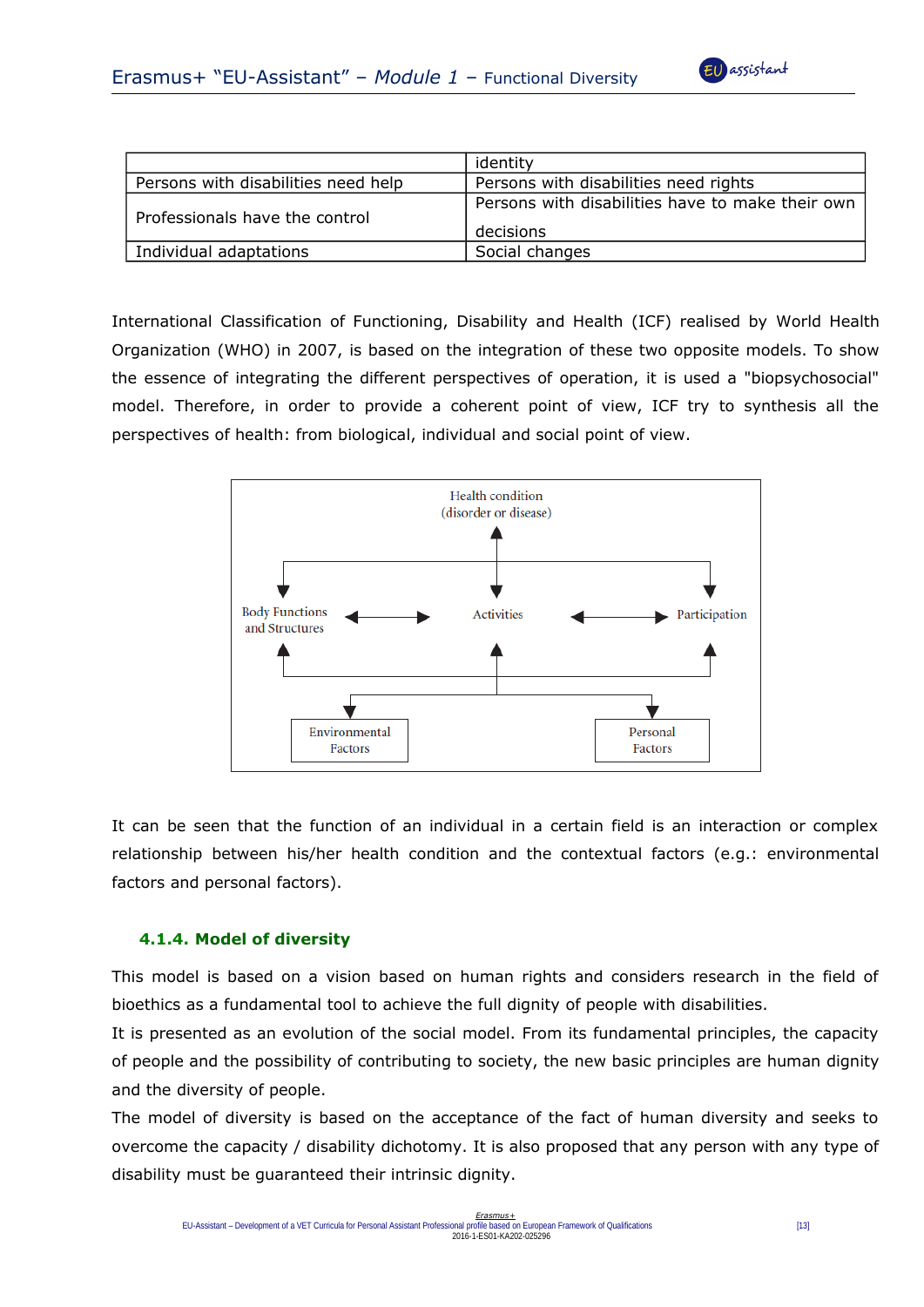

## **5. THE LEGAL FRAMEWORK FOR THE REGULATION OF THE RIGHTS OF PEOPLE WITH DISABILITIES**

## **5. United Nations - Convention of the Rights of Persons with Disabilities (CRPD)**

This Convention adopted in 2006 and entered into force in 2008, is based on years of work done by UN to change attitudes and approaches regarding persons with disabilities. UN wants to change to image of persons with disabilities – from "objects" of charity, medical treatment and social protection to "subjects" with rights, who know for their rights, make decisions and be an active member of the society.

The Convention adopts the categorization of persons with disabilities and reaffirms that all persons with all types of disabilities must enjoy all human rights and fundamental freedom. It offers protection for the civil, cultural, economic, political and social rights of persons with disabilities on the basis of inclusion, equality and non-discrimination. It clarifies how the rights are applied and identifies the areas where it is necessary to be made adaptations for persons with disabilities.

The Convention is available in different languages: English, Spanish, French, Russian, Romanian, Turkish, etc.

#### **6. European policy regarding disability**

The European Community Policy promotes the active inclusion and full participation of persons with disabilities in society. EC considers that disability is a rights issue and not a matter of discretion and the environment should be adapted for every person by removing barriers. All the documents developed by EC regarding disability are basis of UN–CRPD.

European Commission supports the Academic Network of European Disability Experts (ANED) who manages an online tool named DOTCOM [\(http://www.disability-europe.net/dotcom\)](http://www.disability-europe.net/dotcom) that provides an overview of the key instruments in the Member States and the implementation of the UNCRPD.

#### **Legal bases**

The legal bases for EC actions are those provided by Article 13 of the European Treaty, dating back to 1999, which allow the European Council to "act to combat discrimination based on sex,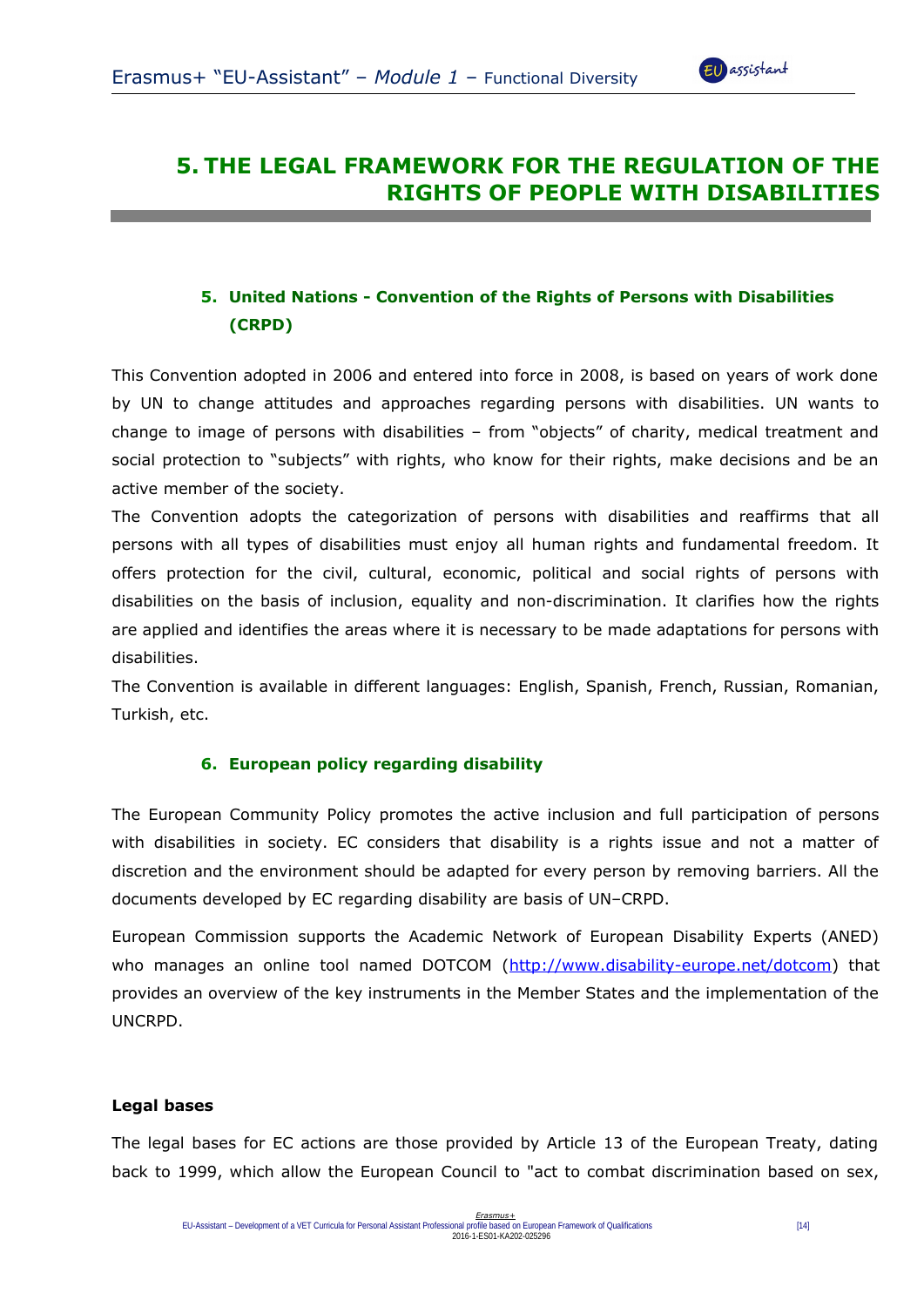

ethnic or racial origin, religion or belief, age and sexual orientation" (Goelen 2005). Legislation has been expressed in various forms, such as the Charter of Fundamental Rights and, for example, in the Commission's communication "*Towards the elimination of Europe's barriers to people with disabilities*" (2000) and "*The European Disability Strategy 2010-2020: A Commitment Renewed for a barrier-free Europe*"(2010). A Progress report on the Implementation of the Strategy up to 2016 has been published in February 2017, which confirms successes and continuation of the objectives of this strategy.

## **European strategy 2010-2020 for people with disabilities: a renewed commitment for a Europe without barriers**

In this European Strategy, there are 8 priority areas:

- *Accesibility*: make goods and services accessible to people with disabilities and promote the market of assistive devices
- Participation: people with disabilities enjoy all the benefits of EU citizenship; remove barriers for equal participation in social life and leisure time; promote the provision of quality community based services
- *Equality*: combat discrimination based on disability and promote equal opportunities
- *Employment*: open the labour market for persons with disabilities
- *Education and Training*: to remove the legal and organizational barriers that prevent people with disabilities from accessing general education and learning systems throughout life; to provide timely support for inclusive education and personalized learning and early identification of special needs; to provide adequate vocational education and training and support to education staff working at all levels and to develop reports on participation rates and results. EC launched several educational initiative, one of them is European Agency for Special Needs and Inclusive Education
- *Social protection*: promote decent living conditions, combat poverty and social exclusion
- *Health*: promote equal access to health services and related facilities
- *External actions*: promote the rights of people with disabilities in the EU and international programmes